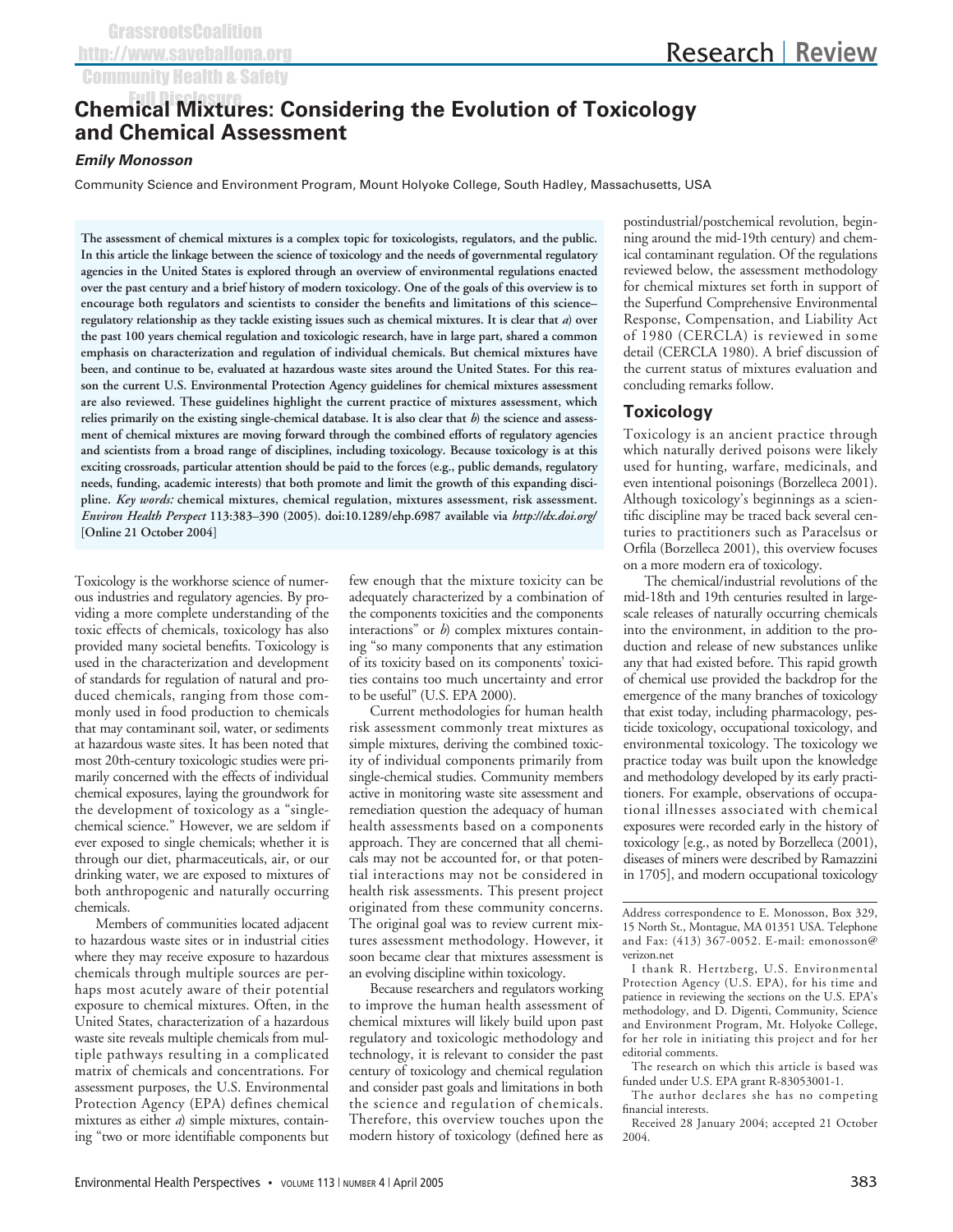## Review | Monosson hallona.org **GrassrootsCoalition**

## Community Health & Safety

advanced our understanding of occupational disease in the early-20th century through the work of Alice Hamilton, Ethel Browning, and others (Borzelleca 2001).

According to an essay by John Doull (2001), formal recognition of toxicology as an academic discipline occurred around 1959 with the advent of the first journal devoted to toxicologic and pharmacologic study, the first modern toxicology textbook, and the formation of the first Society of Toxicology (SOT) in 1961. Although these dates mark the formal beginnings of the academic discipline, toxicologic studies had been conducted throughout the early 20th century to characterize various chemicals, including chemical warfare agents, pesticides, and food products, with practitioners trained in other fields, including medicine, chemistry, and pharmacology (Borzelleca 2001; Doull 2001; National Research Council 1997). It was through the efforts of these scientists that toxicology developed into a rigorous scientific and academic discipline.

At the time of toxicology's emergence as a discipline, according to Scala (1999), the main emphasis of the field was devoted primarily to chemical characterization and safety evaluation, rather than mechanistic toxicology. Scala's observation is interesting considering that according to Borzelleca (2001), toxicology's mechanistic basis developed early in the mid-19th century, along with concomitant advances in physiology. Perhaps the emphasis on characterization and safety evaluation of the early 20th century resulted from the influence of governments needs. Indeed, one "working hypothesis about the development of toxicology is that the discipline expands in response to legislation, which itself is a response to real or perceived tragedy" (Gallo 1996). As reviewed below, much of the early legislation in the United States (e.g., early 20th century) pertained to the control and effectiveness of individual chemicals used in food, drug, and pesticide formulation.

Toxicologists have long understood that chemicals interact in the body and that the kinetics and dynamics of chemicals, in addition to consideration of the biochemical status (e.g., nutritional, hormonal, and stress status), are fundamental to the science. For example, through study of the cytochrome-P450 system (CYP), we know that endogenous chemicals may affect the kinetics and dynamics of xenobiotics and vice versa (Parkinson 1996). Knowledge that chemical interactions may underlie many toxicologic outcomes is integral to the teaching and practice of toxicology. Pharmacologists, in particular, routinely consider the importance of drug interactions, and literature on drug interactions abounds (e.g., Burns and Conney 1974; Indiana University School of Medicine 2004).

And so, although a great majority of early toxicologic studies were devoted to the characterization of individual chemicals, it was not for ignorance of the importance of multiple chemical interactions. An early discussion of chemical interactions by Bliss (1939) defines three main categories of joint chemical action that are still relevant today: *a*) independent joint action, which refers to chemicals that act independently and have different modes of action (i.e., different mechanisms), such that the presence of one chemical will not impact the toxicity of another, and the combined toxicity can be predicted from knowledge of the independent chemicals; *b*) similar joint action, which refers to chemicals that cause similar effects often through similar mechanisms, and in this case how the presence of one chemical may affect the impact of another chemical (e.g., if two chemicals, A and B, act by combining with the same receptor in the body, the impact of B will depend on how much chemical A is present its effect might be lessened or heightened if A is present), so, as with independent joint action, toxicity can be predicted with knowledge of the independent chemicals; and *c*) synergistic action, where

the effectiveness of the mixture cannot be assessed from that of the individual ingredients but depends upon a knowledge of their combined toxicity when used in different proportions. One component synergizes or antagonizes the other. (Bliss 1939)

The U.S. EPA defines synergism as "when the effect of the combination is greater than that suggested by the component toxic effects" (U.S. EPA 2000).

More than six decades after Bliss's publication, however, few studies have addressed the interactive effects of chemical mixtures. A limited review of 151 papers published in 1992 suggested that some "95% of the resources in toxicology is devoted to single-chemical studies" (Yang 1994a). Of the toxicologic studies that do address chemical interactions, the most focus on either sequential exposure to two different chemicals (e.g., many CYP studies employ sequential exposures) or exposure to binary mixtures (Hertzberg and Teuschler 2002; Yang 1994a). Additionally studies designed to address mixtures of several different chemicals at environmentally relevant concentrations [i.e., either near lowest observed adverse effect level (LOAEL) or no observed adverse effect level (NOAEL)] have led to opposing conclusions. One study suggests that "as a rule" mixtures below the NOAEL should present no health concern (interactive effects were reported at the LOAELs) (Cassee et al. 1998), whereas another suggests that even low-level exposure to chemical mixtures may cause subtle biologic effects, some of which may not be detectable by current methods (Yang 1994b). Still another review found that

although some studies "support the hypothesis that adverse effects are unlikely when the mixture's components are present well below their individual thresholds," it is "prudent to anticipate exceptions to the rule" (Seed et al. 1995). Over the past 15 years, several studies with chemical mixtures (e.g., hormonally active chemicals or pesticides) at concentrations near or below the no observed effect concentration (NOEC) or the NOAEL have reported potentially harmful biologic responses (Cavieres et al. 2002; Rajapakse et al. 2002; Welshons et al. 2003).

It is clear that interest and research on chemical mixtures have intensified over the past decade, as evidenced by review articles (Carpenter et al. 2002; Feron et al. 2002; Seed et al. 1995), meetings [e.g., the Agency for Toxic Substances and Disease Registry (ATSDR) International Conference on Chemical Mixtures, co-sponsored by several federal and international agencies], and programs sponsored by the U.S. EPA, the National Institute of Environmental Health Sciences (NIEHS), Centers for Disease Control and Prevention (CDC), and the ATSDR. Although neither the concept of chemical interaction nor the laws addressing mixtures are new [the U.S. EPA (1986) first issued guidelines for mixtures in 1986 in support of CERCLA], the current interest and attention to mixtures are new. The focus on chemical interactions, particularly at environmentally relevant concentrations, is an important step toward advancing our understanding of the human health and environmental impact of mixtures. This new energy devoted to chemical mixtures inaugurates an exciting era in the evolution of toxicology.

### **Chemical Regulation in the United States**

The chemical control laws reviewed below, which evolved during the past 100–150 years, range from controls for pesticide residues to allowable concentrations of chemicals in surface or drinking waters. And, most focus on control of individual chemicals. Although some processes by which the toxicity of whole effluents are evaluated as complex mixtures, the focus of this overview is the body of laws designed to protect human health, which relies primarily upon evaluation and control of individual chemicals.

The laws are discussed in chronologic order (for the most part) and primarily focus on control of the environmental release of chemicals, except for the Occupational Health and Safety Act (OSHA) of 1970 (OSHA 1970). OSHA was included because some of the first methods for evaluating risk from multiple chemicals developed in the field of occupational health.

*Federal Food, Drug and Cosmetic Act.* One of the first chemical control acts, the Drug Importation Act of 1848, although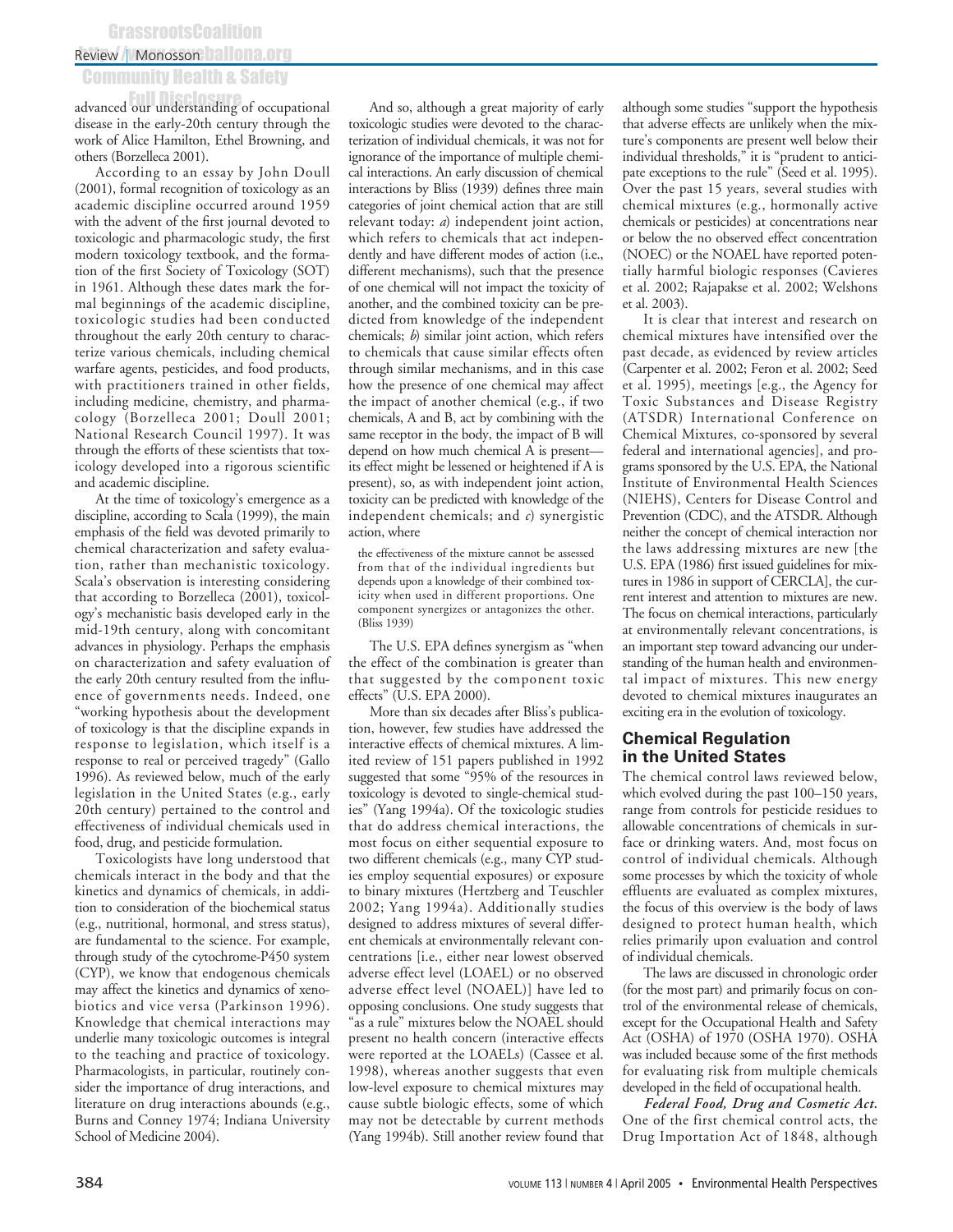## **GrassrootsCoalition** http://www.saveballona.org Community Health & Safety

short-lived, was enacted to protect the public from importation of ineffective adulterated drugs (Worobec 1986). The development and sale of unregulated remedies and food preservatives prompted further regulation and provided motivation for studies on their health effects. Preservatives were tested by Harvey Wiley's now infamous "poison squad": U.S. Department of Agriculture (USDA) volunteers who ingested several commonly used food preservatives (e.g., formaldehyde) (Hutt and Hutt 1984; Wiley 1907). These studies resulted in the creation of early food and drug control laws, such as the Food and Drug Act of 1906. Our current Federal Food Drug and Cosmetic Act of 1938 (as amended; FFDCA) authorizes assessments of the safety of new drugs, food additives, and colors and specifies tolerance levels for pesticides and other chemicals that may occur in foods (FFDCA 1938). It was the 1958 Food Additives Amendment (FFDCA 1958) that set forth the Delany Clause, prohibiting the approval of food additives found to cause cancer in humans or animals. With the advent of the Food Quality Protection Act of 1996 (FQPA; discussed below), the FFDCA was amended to eliminate the applicability of the Delany Clause to pesticides (FDA 2002; FQPA 1996).

From the earliest tests conducted by Wiley to many of the current toxicity tests, chemicals are tested and regulated on a single-chemical basis. Recent concerns for multiple or mixed pesticide residues in foods, however, have resulted in amendments to the FFDCA that address potential exposure pesticide mixtures in foods (FQPA 1996), as discussed below.

*Federal Insecticide, Fungicide and Rodenticide Act.* Before the 1970s, the USDA's Federal Insecticide, Fungicide and Rodenticide Act (FIFRA) of 1947 was essentially geared toward protecting consumers from ineffective products (FIFRA 1972; Worobec 1986). The act was later amended several times, with the 1972 amendments providing the basis for current pesticide regulation. Jurisdiction of the act transferred from the USDA to the U.S. EPA in 1970. The changes in FIFRA beginning in the 1970s, along with the creation of the U.S. EPA, likely boosted the expanding field of environmental toxicology, with environmental toxicologists adapting existing methodology and designing new methodologies to fulfill the regulatory requirements to characterize individual chemicals (e.g., Rand and Petrocelli 1985).

*Food Quality Protection Act.* Together, the FFDCA and FIFRA regulate a large share of chemicals to which humans are exposed through their foods, drugs, and agricultural practices, primarily by setting tolerances and allowable concentrations for individual chemicals. Recent amendments to both FIFRA and the FFDCA via the FQPA depart from this

practice by setting health-based standards for aggregate exposures (e.g., all dietary and residential exposures) to similar-acting pesticides in foods (FQPA 1996; U.S. EPA 2003a). The FQPA is one of the first attempts by the U.S. government to develop pesticide tolerances based on their potential for combined toxicity. (The methodology is discussed briefly later in this overview.) Fully addressing this goal will likely require development of new techniques to address more complex combinations (e.g., combined exposure to organophosphates and arsenic would not be addressed using the current approach).

*Clean Air Act.* The Clean Air Act (CAA) of 1955 [CAA 1955; summarized in U.S. EPA (1993a)] was created to ameliorate increasing smog problems, as exemplified by the Donora Smog of 1948 (Davis 2002). Although the early legislation mainly provided funds for air quality research rather than setting limits for pollutant releases, subsequent amendments eventually provided the U.S. EPA with an opportunity to develop national standards protective of human health and welfare. The 1970 amendment, for example, authorized the U.S. EPA to set forth National Ambient Air Quality Standards (NAAQS). The U.S. EPA issued its first six standards that specified allowable releases of the chemicals in 1971 (Worobec 1986). Before development of a new NAAQS, the U.S. EPA must develop air quality criteria for each chemical, detailing the scientific rationale for regulation. Under the CAA the U.S. EPA may consider the cumulative impact of chemicals from multiple sources and is directed to include information on air pollutants that "may interact with such pollutant to produce an adverse effect on public health or welfare" (CAA 1955; U.S. EPA 1993a; Worobec 1986).

*Clean Water Act.* Amendments to the early Federal Water Pollution Control Act of 1948, inspired by increasing awareness of the degradation of the nation's waterways such as the release of kepone into the James River in Virginia, created the Clean Water Act (CWA) of 1972 for protection of surface waters (CWA 1972; U.S. EPA 1978; Worobec 1986). Under the CWA the U.S. EPA is directed to develop water quality criteria outlining permissible pollutant loadings for a particular water use and states are directed to set water quality standards that include limitations on individual chemicals [for a summary see U.S. EPA (2003b) and Worobec (1986)].

Additionally, under the CWA, states, territories, or authorized tribes are mandated to develop the total maximum daily load (TMDL) for water bodies that are impaired or do not meet the state's water quality standard. Although by definition a TMDL refers to "the sum of the allowable loads of a single pollutant from all contributing [sources]" (U.S. EPA

2003c) when developing TMDLs, the U.S. EPA recommends that water quality, water chemistry, and cumulative impacts of individual chemicals and chemical mixtures be addressed through methods that may include single-chemical, whole-effluent toxicity testing (WET) and bioassays (U.S. EPA 1991). WET addresses complex chemical mixtures (U.S. EPA 1995, 2002); however, because they are designed primarily for the protection of aquatic health rather than human health, they will not be discussed further in this overview. Although requirement for TMDL is not new to the CWA, implementation of the TMDL is relatively recent, brought about in part by the legal action of citizens groups (U.S. EPA 2003d). It is unclear how often multiple chemical impacts are actually addressed.

*Safe Drinking Water Act.* We rely upon both surface water (protected by the CWA) and groundwater for drinking. The Safe Drinking Water Act (SDWA) of 1974 (amended in 1986 and 1996) was intended to protect drinking water and fill gaps left by the surface-water–focused CWA (SDWA 1974; U.S. EPA 2003e). Like much of the CWA, the SDWA also regulates on an individual chemical basis.

Amendments to the SDWA in 1996, however, now require "new approaches for studying the adverse effects of contaminant mixtures in drinking water" (U.S. EPA 1996). Concerns about complex mixtures of disinfection by-products (DBPs) in drinking water, for example, have led to research on the reproductive and developmental toxicity of DBPs (Simmons et al. 2002).

*Toxic Substances Control Act.* The Toxic Substances Control Act (TSCA) of 1976 (TSCA 1976) enabled the U.S. EPA to track industrial chemicals and to more collectively consider all uses of a particular chemical or chemical mixture with a focus on human health and environmental impacts (TSCA 1976). It was TSCA's enactment that led to the ban on polychlorinated biphenyls (PCBs) (U.S. EPA 1979; Worobec 1986). Note, however, that the language of TSCA seems to refer only to commercial or industrial mixtures rather than mixtures resulting from separate processes involving several different chemicals (TSCA 1976; U.S. EPA 2003f).

*Occupational Safety and Health Act.* Because some of the first risk assessment techniques addressing chemical mixtures were developed for worker protection (OSHA 1970), OSHA is included in this overview. OSHA was designed in part to protect workers from exposure to harmful chemicals through establishment of standards and guidelines for individual chemicals. Before its enactment in 1970, industry, industrial hygienists, and workers recognized the need for worker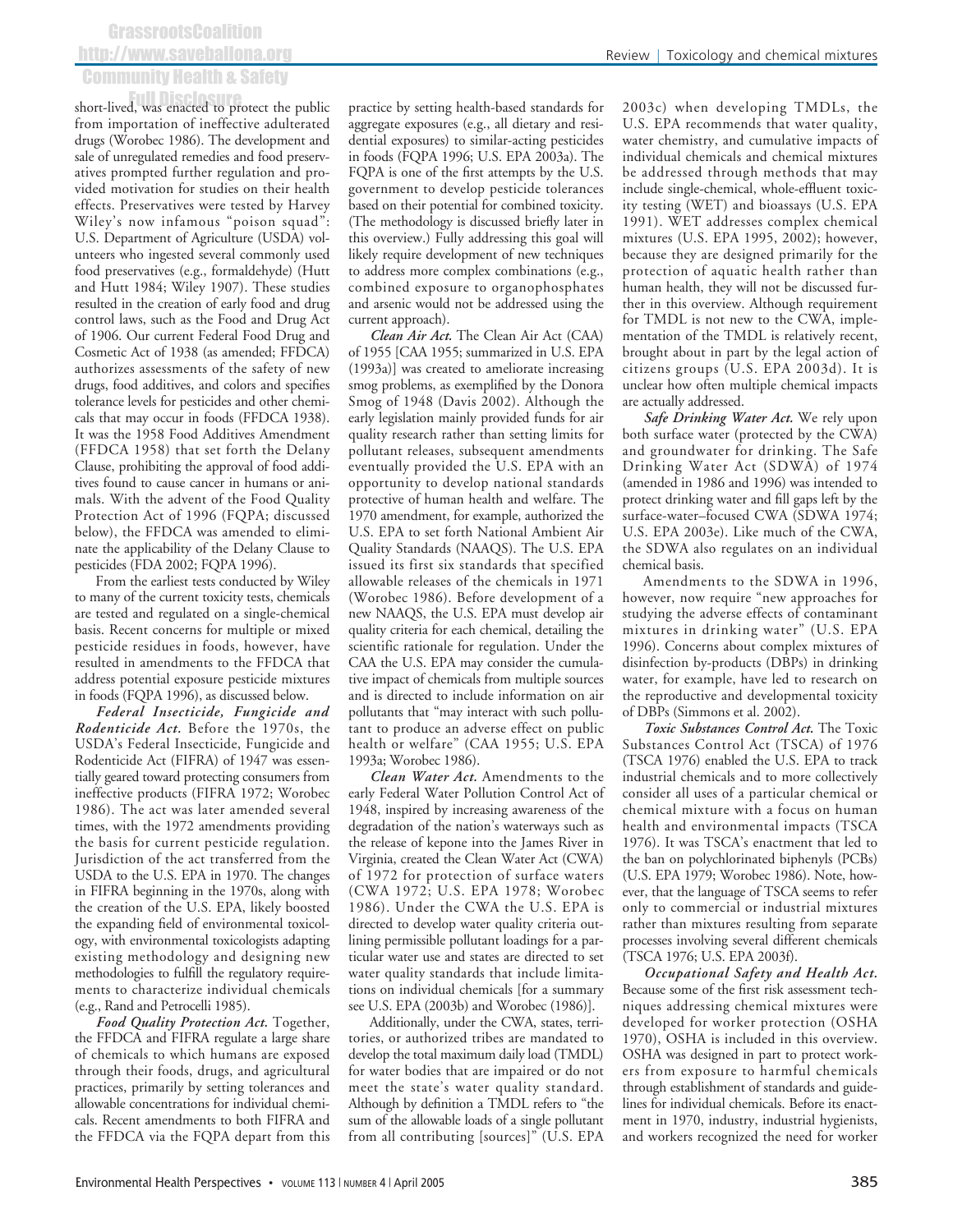## **GrassrootsCoalition**

## Review | Monosson hallona.org

## Community Health & Safety

protection. In the early 1940s, before any federal regulation, the American Conference of Governmental Industrial Hygienists (ACGIH) began developing what eventually became known as threshold limit values for exposure to industrial chemicals (ACGIH 2004).

Because industrial workers were seldom exposed to one chemical at a time, in 1963 the ACGIH established a methodology to address exposure to chemical mixtures (ACGIH 1963). The method was fairly straightforward: Unless there was evidence to the contrary, mixtures of chemicals that act on the same organ were to be treated in an additive manner using what they called the "additive mixture" formula (ACGIH 1963). OSHA gave the Occupational Safety and Health Administration the authority to adopt existing occupational exposure limits as legally enforceable exposure limits. In 1971 the ACGIH's additive mixture formula was thus adopted as part of the "Z-table" permissible exposure limits (OSHA 1970, 1971). Note that workers may be exposed to relatively high chemical concentrations compared with many environmental exposures, which may have contributed to the ACGIH's early focus on mixtures.

Together, the chemical control laws reviewed above make up the bulk of laws that govern the production and use of chemicals in drugs, food, consumer products, and the workplace, and control the release of chemicals into the environment. In large part, these laws focus on individual chemicals, and it is likely that before and after their enactment, a great deal of energy and funding were directed toward further use and development of single-chemical testing.

The rationale for a single-chemical approach in situations where multiple chemicals exist is partly based on the premise that chemical interactions either do not occur or are not toxicologically important at very low concentrations (e.g., below the NOAEL). However, a recent review of toxicologic studies designed to identify hormetic responses (defined as low-dose stimulation and highdose inhibition) revealed that low-dose responses (below NOAEL) were "frequently encountered and [are] broadly represented according to agent, model and end point" (Calabrese and Baldwin 2001). Depending on the end point (e.g., endocrine alterations, tumor cell proliferation, organ proliferation, and immune alterations), a hormetic response may be considered beneficial, neutral, or adverse (Calabrese 2004). Recently, combinations of several estrogenic contaminants at concentrations below the NOEC were reported to greatly enhance estradiol 17β activity (Rajapakse et al. 2002). The potential for biologic effects below NOAEL, whether stimulatory or other, highlights the need, as

discussed above, for research on potential interactions at these low concentrations.

*Comprehensive Environmental Response, Compensation, and Liability Act and Resource Conservation and Recovery Act.* The Resource Conservation and Recovery Act of 1976 (RCRA) and CERCLA were enacted to further reduce the release of industrial chemicals from operating and inactive facilities, respectively (CERCLA 1980; RCRA 1976). It is within these laws that the issue of chemical mixtures is most explicitly addressed.

The primary goal of RCRA is to protect humans and the environment from contaminants by empowering the U.S. EPA to control chemicals from their production to their disposal (or reuse) in both active and future facilities (RCRA 1976; U.S. EPA 1989a, 2003g). Notably, the guidance document for RCRA facility investigation allows for consideration of the additive health risk from multiple chemicals when assessing the site (U.S. EPA 1989b).

CERCLA, or Superfund, enacted in 1980, was designed to deal with hazardous waste that was for the most part not regulated under RCRA or any other environmental law—those chemicals released into the environment by closed and abandoned hazardous waste sites (CERCLA 1980; U.S. EPA 1989b, 2003h). The U.S. EPA Risk Assessment Guidance for Superfund acknowledges that "simultaneous subthreshold exposure to several chemicals could result in an adverse health effect" such that estimates based on single chemicals might underestimate the overall risk (U.S. EPA 1989b).

To aid risk assessors in the evaluation of chemical mixtures, the U.S. EPA developed guidance documents for the assessment of human health impacts from chemical mixtures (U.S. EPA 1986, 2000). Additionally the ATSDR, which conducts public health assessments at National Priorities List sites under CERCLA (U.S. EPA 1989b), has also initiated a chemical mixtures program, which includes the development of a guidance document for chemical mixtures assessment and several interaction profiles for commonly occurring chemical mixtures discussed below in this overview (ATSDR 2004).

The U.S. EPA's Supplementary Guidance for Conducting Health Risk Assessment of Chemical Mixtures (U.S. EPA 2000) is a compilation of several different approaches to mixtures. Both this document and its predecessor include methodology cited by other agencies, including the Air Force Center for Environmental Excellence, which defers to U.S. EPA methodology under its risk assessment methods (HQAFCEE 2003), and the ATSDR. Selected sections of the U.S. EPA document are reviewed below. As with any guidance document, its use is at the discretion of the risk assessor.

### **The U.S. EPA's Supplementary Guidance for Conducting Health Risk Assessment of Chemical Mixtures**

### **Complex Mixtures**

For complex mixtures, particularly those that consist of commonly produced commercial or industrial mixtures, the preferred method is to use mixture-specific toxicity data. This method is most appropriate for complex mixtures such as diesel fuels for which a great deal of toxicity data exist on the mixtures as a whole (e.g., World Health Organization 1996). PCBs are another mixture that at times has been treated as a complex mixture, with toxicity tests on specific PCB mixtures (e.g., Aroclor 1254 or Aroclor 1248), and at times treated as a simple mixture now that a number of the individual components have now been well characterized (e.g., Eisler 1986; Eisler and Belisle 1996; Safe 1990; Safe et al. 1985).

However, once released into the environment, depending on the mixture, previous use, route of release into the environment, and time in environment, the components of a mixture such as diesel fuel or PCBs may be altered (i.e., "weathered"). As a result, the mixture for which toxicologic data exist may not be identical in composition to the mixture in the environment. In these cases a risk assessor may opt to use a mixture that is considered "sufficiently similar" (U.S. EPA 2000). Unfortunately, toxicity data on whole mixtures or similar mixtures are seldom available for chemical mixtures other than the original commercial or industrial mixture.

### **Simple Mixtures**

In the absence of adequate data on a particular mixture, risk assessors may apply a "components" approach, where the data for each individual chemical are combined, most often in an additive manner. According to the U.S. EPA, should any information reveal the potential for interaction (i.e., synergism, antagonism), then these data "should be incorporated into the component-based approach. When there is no adequate interactions information, dose- or response-additive models are recommended" (U.S. EPA 2000). In the absence of evidence of chemical interaction, assumption of no interaction is the default approach, although, as discussed above, few data are available on chemical interactions, particularly at very low concentrations.

*Dose addition.* Dose addition is suggested for chemicals that have similar toxicologic end points and toxicokinetics and for which either a lack of interaction is assumed or demonstrated through experimental data. In this case, similar toxicologic end points means chemicals that act by the same mechanism (e.g., chemicals bind with the same biologic receptor) or,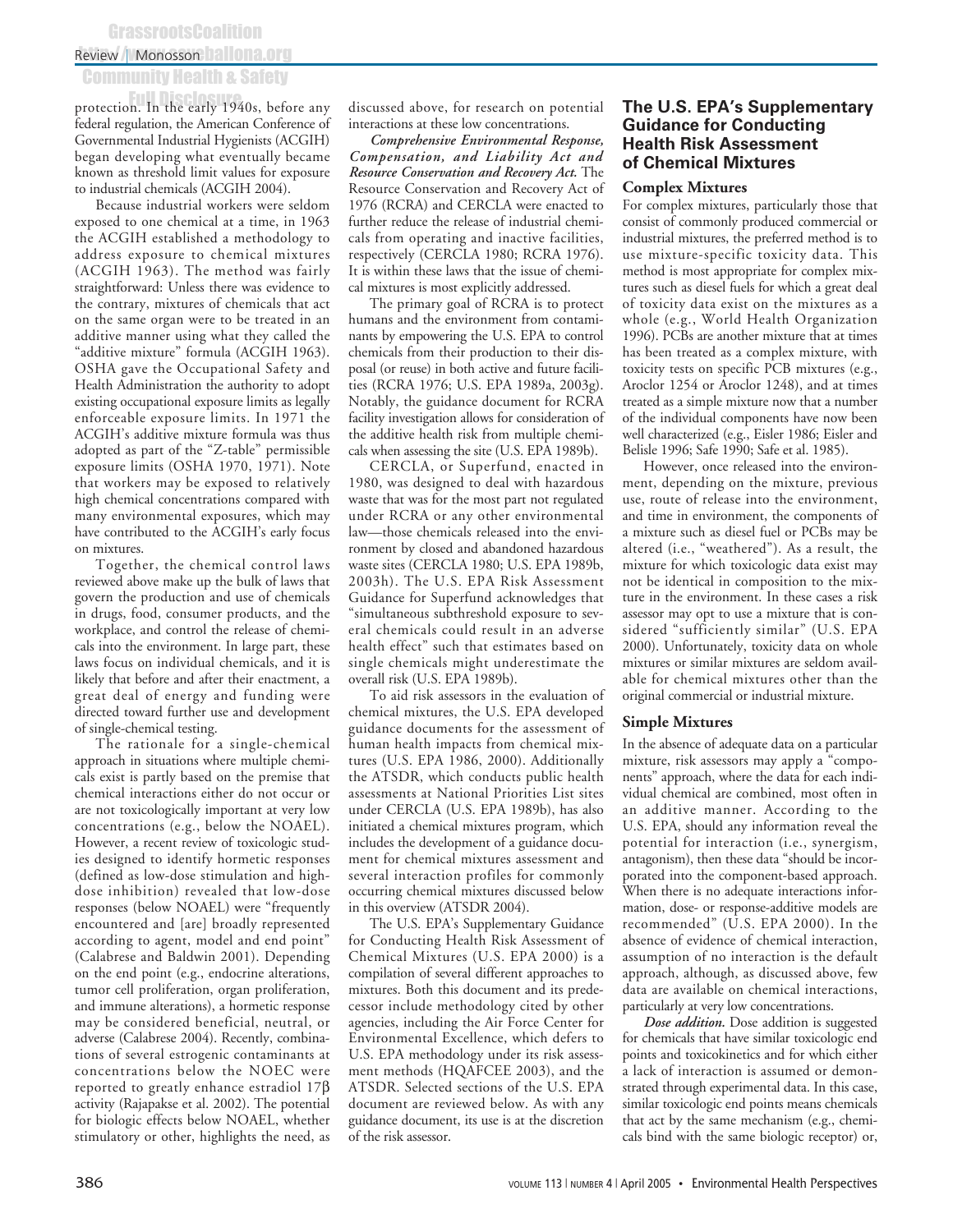#### Review <sup>|</sup> Toxicology and chemical mixtures

## **GrassrootsCoalition** http://www.saveballona.org Community Health & Safety

if interpreted more broadly, damage the same target organ (Hertzberg and Teuschler 2002).

The dose addition methodology assumes that the potency of each chemical in the mixture can be calculated relative to each other or to one common chemical. Three methods of dose addition are the relative potency factor (RPF), the toxic equivalency factor (TEF), and the hazard index (HI). When mechanisms of action are well understood, RPF and TEF methods are recommended, whereas the HI is recommended in the absence of mechanistic data (U.S. EPA 1989b).

The RPF for a chemical is scaled according to its potency relative to an index chemical, a select chemical that is well characterized toxicologically and considered representative of the chemicals in the mixture. Chemicals that act through cholinesterase inhibition are suitable candidates for RPF methodology, and the U.S. EPA provides an example of RPF calculation using chlorophos as the index chemical. RPFs for all like-acting chemicals are scaled relative to chlorophos by calculating the ratio of a common measure of potency, such as the dose concentration (U.S. EPA 2000). The contribution of each individual chemical (in terms of chlorophos equivalent exposure) is determined by multiplying the RPF by either a calculated or measured quantity of each chemical [e.g., fruit and ingestion rates might be used to calculate exposure (U.S. EPA 2000)]. The predicted response is then quantitated using the sum of equivalent exposures and the dose–response curve for the index chemical. In this way, the RPF method provides a means for treating this kind of chemical mixture as a single chemical. In accordance with the FQPA, RPFs were recently calculated for a group of organophosphate pesticides (U.S. EPA 2001).

The TEF is considered by the U.S EPA to be a "special application" of the RPF. TEFs have been developed for several organochlorines that act primarily via the aryl hydrocarbon receptor, using 2,3,7,8-tetrachlorodibenzo-*p*dioxin (TCDD) as the reference chemical (Van den Berg et al. 1998). The cumulative impact of the mixture is derived using the concentration of each chemical and the appropriate TEF (U.S. EPA 2000). There seems to be a fine line between those chemicals suitable for RPF and those suitable for TEF. According to the U.S. EPA, "the RPF method uses empirically derived scaling factors that are based on toxicity studies of the effect and exposure conditions of interest in the assessment," whereas the TEF is based on "extensive mechanistic information that shows all the toxic effects of concern share a common mode of action" (U.S. EPA 2000).

With the HI, as with the RPF, there is an assumption that the impact of the chemicals is cumulative yet not interactive and involves adding up component concentrations. In this

case, chemicals for which reference doses (RfDs) or reference concentrations (for inhalation) are available and that have been identified as chemicals of concern at the site are scaled using a common end point such as the RfD. The RfD is based on the NOAEL (derived through toxicity testing, including subchronic and chronic whole-animal studies) for the most sensitive end point, or the critical effect (U.S. EPA 1993b). This use of the critical effect assumes protection against any other toxic effects that may occur from exposure to the chemical. The contribution of each chemical component to the HI would then be calculated by dividing its concentration (*C*) by the RfD (*C*/RfD). This ratio produces a relative potency. These scaled concentrations are then added together to develop the HI for the whole mixture.

If the HI is equal to one, then the total exposure is interpreted as being equal to the mixture RfD (U.S. EPA 2000). Anything greater than one would represent a total concentration that is above the RfD, the interpretation of which would likely depend upon the situation and involve some judgment on the part of the risk assessor. An HI > 1 may prompt a risk assessor toward derivation of tissue- and mechanism-specific HIs to more accurately evaluate the mixture (U.S. EPA 1989b), although assessors are not required to do so. When using this approach, the U.S. EPA suggests that "exposure data should be at relatively low levels (near NOAEL), at which interaction effects are not expected" (U.S. EPA 2000).

*Response addition.* Like dose addition, response addition is a "no-interaction" approach. The U.S. EPA suggests using response addition for chemicals that act so differently—the presence of one chemical in no way affects the toxicity of another chemical [U.S. EPA 2000; i.e., similar to independent joint action (Bliss 1939)]. The primary application of response addition has been limited to the assessment of chemical carcinogens, although the U.S. EPA guidelines suggest that this method could be applied to end points such as reproductive toxicity (which may all be different from each other but categorized as "reproductive end points") (U.S. EPA 2000).

Response addition is used because each chemical in the mixture has a different critical effect rather than a common critical end point. The U.S. EPA suggests that dose–response curves developed through toxicity testing, with response "measured by the percentage ofexposed animals that show toxicity or the proportion of the population responding" (U.S. EPA 2000), could be used to estimate risk for each chemical and then summed to determine a cumulative risk. Because numerically adding risks will work only when there are low individual risks, this method would

apply only to chemicals present in small concentrations.

When applying additive methodology, if all chemicals in a mixture do not contribute to toxicity, or if an antagonistic interaction occurs, an assumption of additivity could produce an overestimate of risk. Similarly, synergistic interactions might result in an underestimate. According to the U.S. EPA, "additivity assumptions are expected to yield neutral risk estimates" (U.S. EPA 1986).

The U.S. EPA's MIXTOX database was intended to serve risk assessors and others as a database for interactive effects of chemicals. However, when first compiled, the database consisted primarily of binary studies and included only a small fraction of the potential chemical combinations that could exist at hazardous waste sites (Hertzberg and MacDonell 2002). An analysis of the database revealed that approximately 25% of the studies demonstrated "consistent synergism," whereas the majority of studies showed mixed interactions, where a chemical pair might show synergy in one study and some other interaction in another (Hertzberg and MacDonell 2002). The authors of that study suggested that these differences might result from differences in the timing or sequence of chemical exposure, observations of different target organs, or different end points. Addressing only these issues (e.g., timing, concentration, and end points) with several different chemicals presents a potentially overwhelming task for toxicologists using traditional methodology.

*Interaction-based Hazard Index method.* The interaction-based HI method is based on the HI but is designed to incorporate interaction data from binary testing to modify the HI. According to the U.S. EPA (2000), the method was developed explicitly to use binary interaction data and assumes that binary interactions reflect most of the possible interactions of the mixture. For example, a chemical combination of two chemicals A and B might affect the metabolic function of the liver and the heart, respectively. Chemical B is detoxified by the liver. If the liver is affected by chemical A, and its ability to detoxify chemical B is reduced, then combined exposure to these chemicals would result in enhanced toxicity, or a synergistic interaction. The influence of a third chemical C would then be assessed according to its binary interactions, first with A and then with B. The three-way interaction of A, B, and C would not be addressed explicitly but would be assumed to be not as significant as the two-way interactions.

The interaction-based HI method is modified by a "weight of evidence" evaluated by the risk assessor. The weight of evidence is dependent upon data available within the binary mixtures database and requires some judgment by the risk assessor in determining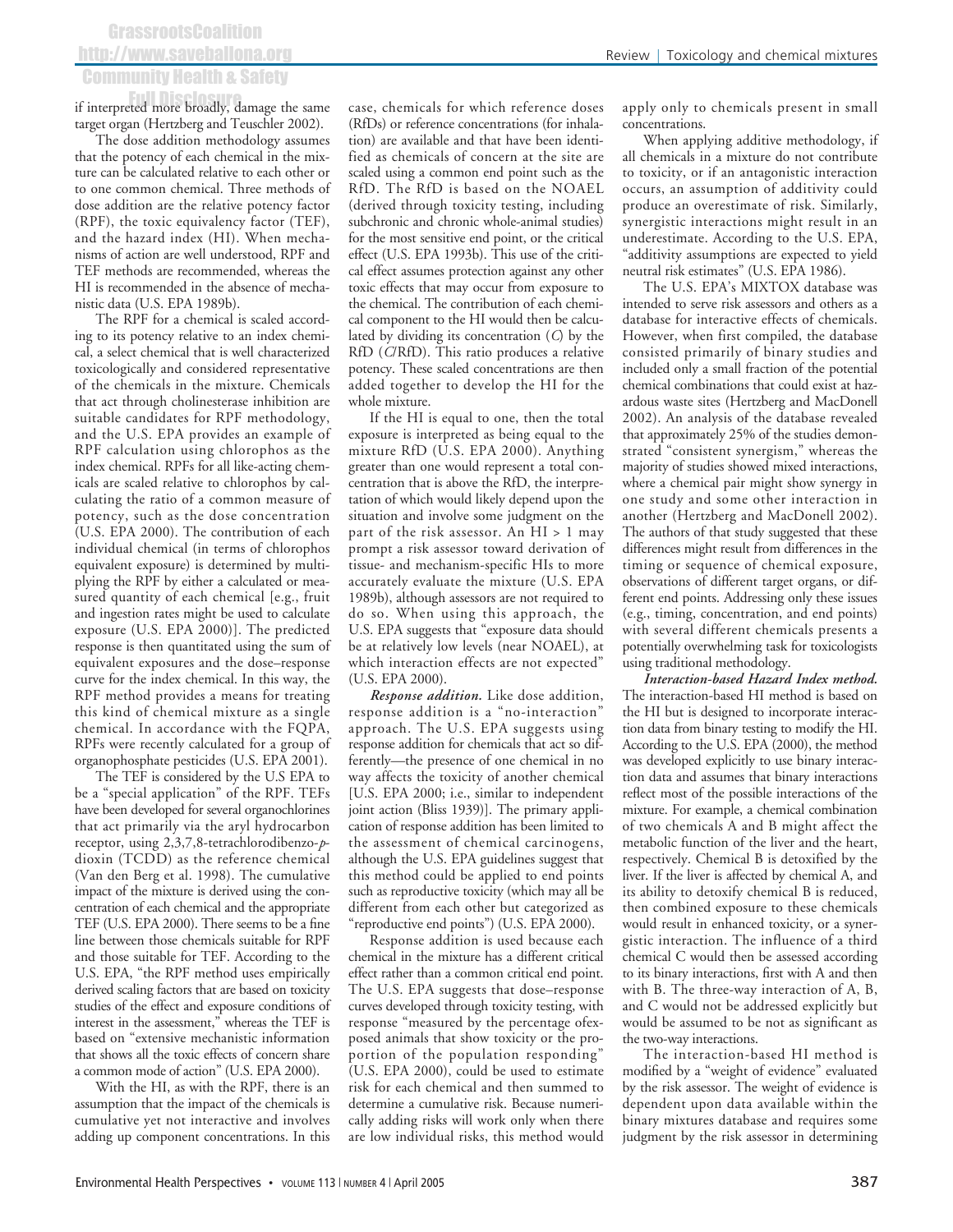## **GrassrootsCoalition**

## Review | Monosson hallona.org

## Community Health & Safety

the nature of the chemical interaction, such as direction of the interaction (e.g., synergistic, antagonistic), plausibility that the interaction will occur, and the potential relevance of the interaction to human health (U.S. EPA 2000). If available, the magnitude of interaction would be incorporated as well.

Recently, the U.S. EPA conducted an evaluation of the application of dose addition for noncarcinogens and response addition for carcinogens, using the Comprehensive Environmental Response, Compensation, and Liability Information System database (U.S. EPA 2004a). From a limited review of 10 Records of Decision (full assessments were not always available), they concluded that "U.S. EPA practice is consistent with its own guidance regarding chemical mixtures assessment" (U.S. EPA 2004b). Mixtures assessments by the U.S. EPA and other agencies merit expanded analysis.

This brief overview of chemical regulation, toxicology, and the U.S. EPA guidance document brings up several important considerations in mixtures assessment: *a*) few data exist on many chemical mixtures; *b*) of those that do exist, most evaluate binary combinations; and *c*) few studies address chronic exposure to low concentrations of chemicals. As a result, the U.S. EPA guidance is to some extent constrained by these data limitations. As noted by members of the SOT–Society of Environmental Toxicology and Chemistry (SOT-SETAC) Working Group,

current methods of conducting chemical mixtures health risk assessments were developed to use available experimental data. . . These methods generally rely on default assumptions whose validity is unknown. (Teuschler et al. 2002)

### **Current and Future Research on Chemical Mixtures**

Although the concept of chemical interaction is not new, a new focus on mixtures has arisen in all areas of toxicology and regulatory policy in the United States. The need for improved chemical and toxicologic data and methodology for chemical mixtures to which the public is exposed has resulted in several initiatives by U.S. governmental agencies and researchers over the past decade. For example, the ATSDR developed a guidance for chemical mixtures that is fairly similar to the U.S. EPA guidance, although the ATSDR seems to place greater emphasis on physiologically based pharmacokinetic (PBPK) and pharmacodynamic (PBPD) modeling. The ATSDR has also developed, through literature review, interaction profiles for nine commonly occurring mixtures (e.g., one profile is for arsenic, cadmium, chromium, and lead) (ATSDR 2002; Hanson et al. 1998). The profiles, although often reliant on binary combinations, provide a detailed bibliography and literature review on selected mixtures and

may at least highlight mixtures that depart from the assumption of additivity.

Additionally, other agencies such as the NIEHS, National Toxicology Program, and National Institute for Occupational Safety and Health have also begun programs to characterize exposures, develop biomarkers, and evaluate environmentally relevant mixtures (Bucher and Lucier 1998). A combined effort by the SOT-SETAC working group set forth three key ideas for future efforts: *a*) studies of mixtures should use low doses (e.g., below NOAEL); *b*) researchers should employ collaborative efforts; and *c*) researchers should explore novel approaches and technologies, noting that traditional animal-based toxicologic techniques are inadequate for such a complex issue (Teuschler et al. 2002).

In light of recent studies demonstrating endocrine disruption at concentrations below NOAELs or NOECs (Cavieres et al. 2002; Payne et al. 2000; Welshons et al. 2003), potential for hormetic stimulation (Calabrese 2004; Calabrese and Baldwin 2001), and cumulative impacts (Rajapakse et al. 2002), improving our understanding of chemical interactions at levels below NOAEL is clearly an important goal.

Collaborative efforts should involve not just toxicologists and their traditional collaborators (e.g., pharmacologists, epidemiologists, ecologists) but also other disciplines that work with complex systems, such as mathematics and physics. Additionally, new research approaches could incorporate community knowledge; for example, health surveys conducted by community members in collaboration with public health professionals might be used in addition to oral histories collected by agencies such as the ATSDR or the Occupational Safety and Health Administration. Including a community perspective (e.g., cultural practices, endemic diseases) may help to broaden our awareness of both chemical exposure and the public health impacts of chemical mixtures.

Toxicologists and others such as those working in genetics, molecular toxicology, or the newly developing field of toxicogenomics (Feron et al. 2002; Thomas et al. 2002) may soon be able characterize a chemical's effect at the genetic level. However, chemicals may affect several different physiologic systems, and many of the body's systems interact with each other (e.g., neuroendocrine, immune, and reproductive) (Carpenter et al. 1998) such that the biologic relevance or health impacts of these changes may sometimes be difficult to interpret. Consideration of chemical mixtures adds yet another layer of complexity.

Although one approach to reduce complexity may be to prioritize effects thought to be reliable predictors of health (e.g., selection of a critical end point), any prioritization must be flexible because that knowledge is limited by

the current body of research. For example, although laboratory researchers had reported a range of endocrine or neuroendocrine toxicity in fish and wildlife for decades (Colborn and Clement 1992), many of these end points were not considered for human toxicity testing of industrial chemicals or standards development until the 1990s. After amendments to the SDWA and the passage of the FQPA, the U.S. EPA was directed to develop a screening program to identify the effects of chemicals on the endocrine system (U.S. EPA 1999). The Endocrine Disruptor Screening and Testing Advisory Committee was initiated to provide recommendations for the development of a screening program that would serve to provide information on endocrine-disrupting chemicals for regulatory application (Ankley et al. 1998; U.S. EPA 1999).

An improved database on individual chemical toxicity developed using new techniques or end points (e.g., genetics, endocrine testing) may improve the assessment of individual chemicals and aid in the development of computer models. Models designed to predict the effects of single chemicals (or drugs), including PBPK and PBPD modeling, have been under development for years. These models may eventually be useful for mixtures assessment (Bond and Medinsky 1995; Bucher and Lucier 1998), or at the very least, for predicting dose-dependent interactive effects. Currently, these models rely upon data derived from species-specific studies with single chemicals or, at best, binary combinations. However, a recent analysis using the PBPK framework with the common mixture of benzene, toluene, ethylbenzene, and xylene (e.g., BTEX) concluded that using mechanistic data derived from experiments with binary interactions could be extrapolated to more complex mixtures and different mixtures (Haddad et al. 2000). PBPK models may also be applied to the evaluation of metabolic interactions of certain chemical mixtures and elucidation of interaction thresholds (Dobrev et al. 2002).

Although these models offer some promise toward understanding and possibly screening for interactive effects of chemical mixtures (perhaps serving as a guide for more detailed studies), a great deal of validation will be necessary before they can be applied to chemical mixtures assessment. Presently, it is questionable if a computer model can fully represent the complexity of interactions of multiple chemicals in biologic systems.

At the other end of the methodologic spectrum are health-based approaches that implicitly consider the combined impact of chemicals on human health. These approaches include geographic/epidemiologic techniques, often focusing on a particular location (or set of locations) rather than on any particular mixture (Carpenter et al. 2001; Gilbertson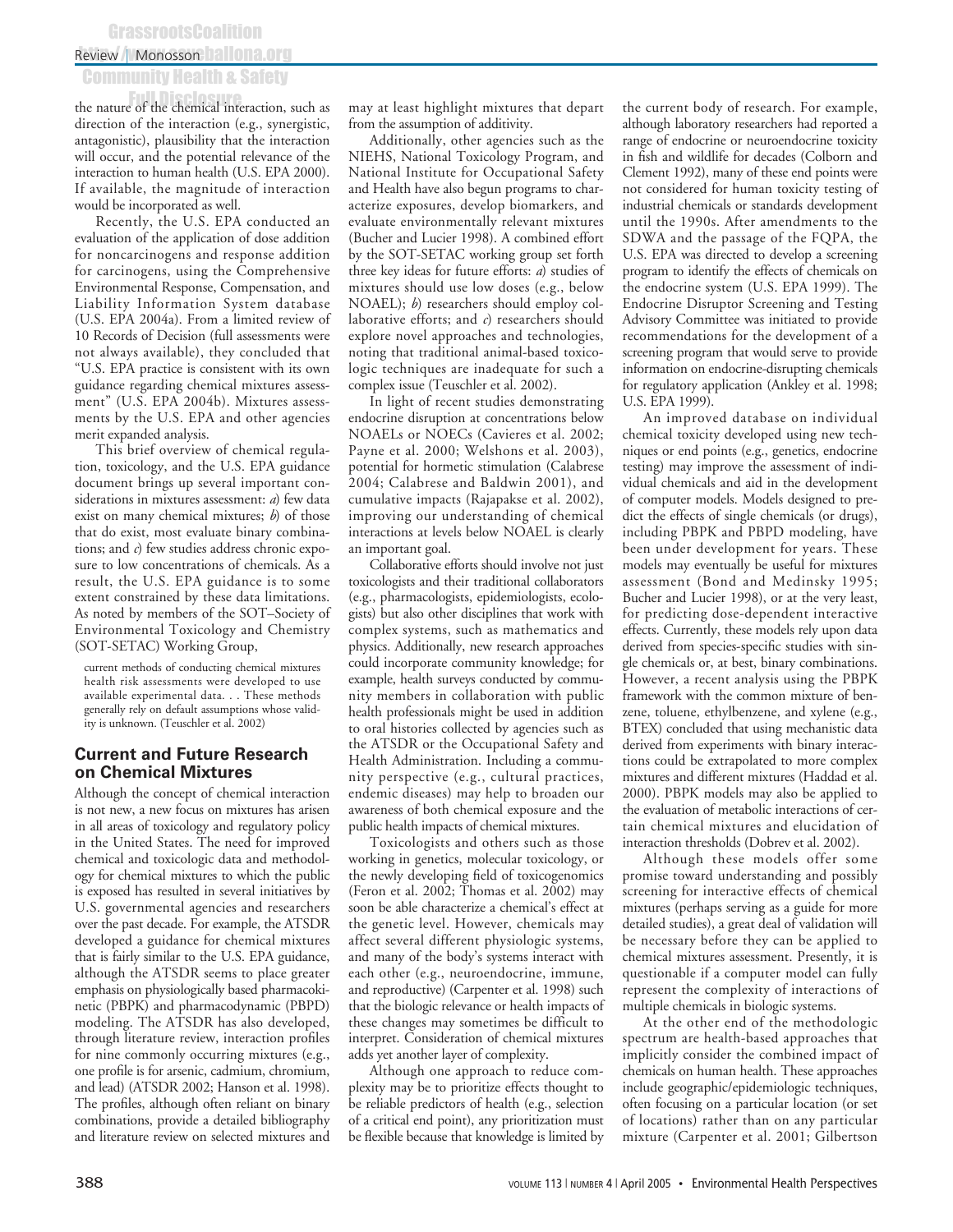et al. 2001; Nuckols et al. 1994). For example, Carpenter et al. (2001) studied the incidence of endocrine disease (e.g., thyroid and genital diseases) in areas of concern, areas where the potential for exposure to a suite of chemical contaminants exists, and found increased incidences of selected diseases. These studies are not designed to link cause and effect and currently are not directly applicable to current regulatory practices, but they may serve as a "hypothesis-generating exercise that will help sharpen the focus of research" (Elliot et al. 2001). Perhaps regulatory practices in the future may consider such studies. Another approach that integrates the effects of chemical mixtures is biomonitoring. For example, employees working at large waste disposal sites were found to have an increased incidence of chromosomal abnormalities compared with a control group (Fender and Wolf 1998).

Recently, the Pew Environmental Health Commission called for strengthening the nation's public health system through several avenues, including merging the ATSDR with the National Center for Environmental Health in addition to providing federal support to improve community health monitoring to track diseases that may be caused by environmental contamination (Pew Environmental Health Commission 2001). A well-developed national repository of chronic diseases and developmental disabilities may aid toxicologists, epidemiologists, and others in the identification linkages between public health and contaminant exposure.

Finally, the Framework for Cumulative Risk Assessment set forth by the U.S. EPA in 2003 (U.S. EPA 2003i) moves even further away from single-chemical approach toward a multiple stressor approach (with stressor defined as "any physical, chemical or biological entity that can induce an adverse response"). Communities located near hazardous waste sites or heavily industrialized areas may be the ultimate integrators of the cumulative impacts of chemical mixtures. In some cases, these communities and the agencies responsible for evaluation and remediation of these sites have reached an impasse because of issues resulting from chemical mixtures. Progress toward addressing mixtures will depend upon creative and perhaps radically different approaches by regulators, toxicologists, and those with whom they collaborate. Under the cumulative risk initiative the U.S. EPA has worked with several communities to address the cumulative impacts of health hazards. For example, work with community groups from Cook County, Illinois, and Lake County, Indiana, was initiated after concerns were expressed about several different toxic emissions (e.g., dioxins, mercury, lead, and cadmium) from several proposed or existing incinerators (U.S. EPA 2003i).

### **Conclusion**

The goal of this overview was to survey both the science and regulatory history of chemical toxicants and to consider the relationship between the two. There is a shared 100- to 150-year history of single-chemical regulation and single-chemical research in the United States. Although consideration of chemical mixtures is not new to either realm, there is currently, and has been for the past decade, a greater emphasis on development of both scientific and regulatory methodology to improve our ability to evaluate the human and environmental health impacts of chemical mixtures (although only human health was addressed here).

When developing new methodology, new regulatory guidelines, or a new science, it may be useful to consider the forces acting to shape them (e.g., the existing knowledge base, available technology, funding, research opportunities, academic and government needs). Toxicology and chemical regulation are closely linked, and it is of interest to consider whether early chemical regulations encouraged the growth of a single-chemical science or if the existing toxicologic methodology and database moved regulators to consider controlling individual chemical exposures. If the single-chemical focus developed as a response to regulatory needs, what were the costs and benefits from that relationship? What were the limitations? More recently, for example, one might consider how the regulatory policy shift toward identification of endocrine disruption has influenced toxicologic research.

For various reasons, including regulatory requirements, improved technology and methodology, and perhaps public pressure, the challenge of chemical mixtures is shifting some part of toxicology away from the single-chemical model toward a different model that embraces multiple chemical exposures. Although there clearly remains a need for single-chemical toxicology in support of current public, regulatory, and industrial needs, there is also a need to develop mixtures methodologies. The knowledge derived from these two approaches can also inform each other, with single-chemical mechanistic and genetic data potentially useful in mixtures research, and an improved understanding of how combinations of multiple endogenous and foreign chemicals behave in the body contributing to better characterization of the toxic effects from single chemicals.

Toxicology and chemical regulation are at an exciting crossroads. Although this overview touched upon only past practices, its intent was to provoke both scientists and regulators to consider how their respective disciplines might influence one another and how they might influence the development of a model that integrates both single- and multiplechemical approaches.

#### **REFERENCES**

- ACGIH. 1963. Threshold limit values for 1963. In: Transactions of the 25th Annual Meeting of the American Conference of Governmental Industrial Hygienists, 6–10 May, Cincinnati, Ohio. Cincinnati, OH:American Conference of Governmental Industrial Hygienists, 12–16.
- ACGIH. 2004. History. Cincinnati, OH:American Conference acgih.org/About/history.htm [accessed 22 January 2004]. Governmental Industrial Hygienists. Available: http://www.
- Ankley G, Mihaich E, Stahl R, Tillett D, Colborn T, McMaster S, et al. 1998. Overview of a workshop on screening methods for detecting potential (anti-) estrogenic/androgenic chemicals in wildlife. Environ Toxicol Chem 17:68–87.
- ATSDR. 2002. Interaction Profiles for Toxic Substances. Agency for Toxic Substances and Disease Registry. Atlanta, GA:Agency for Toxic Substances and Disease Registry. Available: http://www.atsdr.cdc.gov/iphome.html [accessed 23 January 2004].
- ATSDR 2004. Guidance Manual for the Assessment of Joint Toxic Action of Chemical Mixtures. Atlanta GA:Available: Agency for Toxic Substances and Disease Registry. http://www. atsdr.cdc.gov/interactionprofiles/ipga.html [accessed 1 March 2005].
- Bliss CI. 1939. The toxicity of poisons applied jointly. Ann Appl Biol 26:585–615.
- Bond J, Medinsky M. 1995. Health risk assessment of chemical mixtures from a research perspective. Toxicol Lett 82/83: 521–525.
- Borzelleca J. 2001. The art, the science and the seduction of toxicology. An evolutionary development. In: Principles and Methods of Toxicology (Hayes A, ed). London:Taylor and Francis, 1–22.
- Bucher J, Lucier G. 1998. Current approaches toward chemical mixtures studies at the National Institute of Environmental Health Sciences and the U.S. National Toxicology Program. Environ Health Perspect 106(suppl 6):1295–1298.
- Burns J, Conney A. 1974. Drug interactions: historical aspects and perspectives. In: Drug Interactions (Morselli P, Garattini S, Cohen S, eds). New York:Raven Press, 1–9.
- CAA. 1955. Clean Air Act of 1955. Public Law 91-604. Available: http://www.epa.gov/oar/caa/caa.txt [accessed 13 July 2004].
- Calabrese E. 2004. Hormesis: from marginalization to mainstream. A case for hormesis as the default dose-response model in risk assessment. Toxicol Appl Pharmacol 197:125–136.
- Calabrese E, Baldwin L. 2001. The frequency of U-shaped dose responses in the toxicological literature. Toxicol Sci 62:330–338.
- Carpenter D, Arcaro K, Bush B, Niemi D, Pang S, Vakharia D. 1998. Human health and chemical mixtures: an overview. Environ Health Perspect 106(suppl 6):1263–1270.
- Carpenter D, Arcaro K, Spink D. 2002. Understanding the human health effects of chemical mixtures. Environ Health Perspect 110(suppl 1):25–42.
- Carpenter D, Shen Y, Nguyen T, Le L, Lininger L. 2001. Incidence of endocrine disease among residents of New York areas of concern. Environ Health Perspect 109(suppl 6):845–851.
- Cassee F, Groten J, van Bladeren J, Feron V. 1998. Toxicological evaluation and risk assessment of chemical mixtures. CRC Crit Rev Toxicol 28:73–101.
- Cavieres MF, Jaeger J, Porter W. 2002. Developmental toxicity of a commercial herbicide mixture in mice: I. Effects on embryo implantation and litter size. Environ Health Perspect 110:1081–1085.
- CERCLA. 1980. Comprehensive Environmental Response, Compensation, and Liability Act of 1980. Public Law 96-510.
- Colborn T, Clement C. 1992. Consensus statement. In: Chemically-Induced Alterations in Sexual Development: The Wildlife/Human Connection (Colborn T, Clement C, eds). Princeton, NJ:Princeton Publishing, 1–8.
- CWA. 1972. Clean Water Act of 1972. 1972. Public Law 92-500.
- Davis D. 2002. When Smoke Ran Like Water. New York:Basic Books.
- Dobrev ID, Anderson M, Yang R. 2002. In silico toxicology: simulating interaction thresholds for human exposure to mixtures of trichloroethylene, tetrachloroethylene, and 1,1,1 trichloroethane. Environ Health Perspect 110:1031–1039.
- Doull J. 2001. Toxicology comes of age. Annu Rev Pharmacol Toxicol 41:1–21.
- Eisler R. 1986. Polychlorinated biphenyl hazards to fish, wildlife, and invertebrates: a synoptic review. U.S. Fish Wildlife Service. Biol Rep 85(1.11).
- Eisler R, Belisle A. 1996. Planar PCB Hazards to Fish, Wildlife,